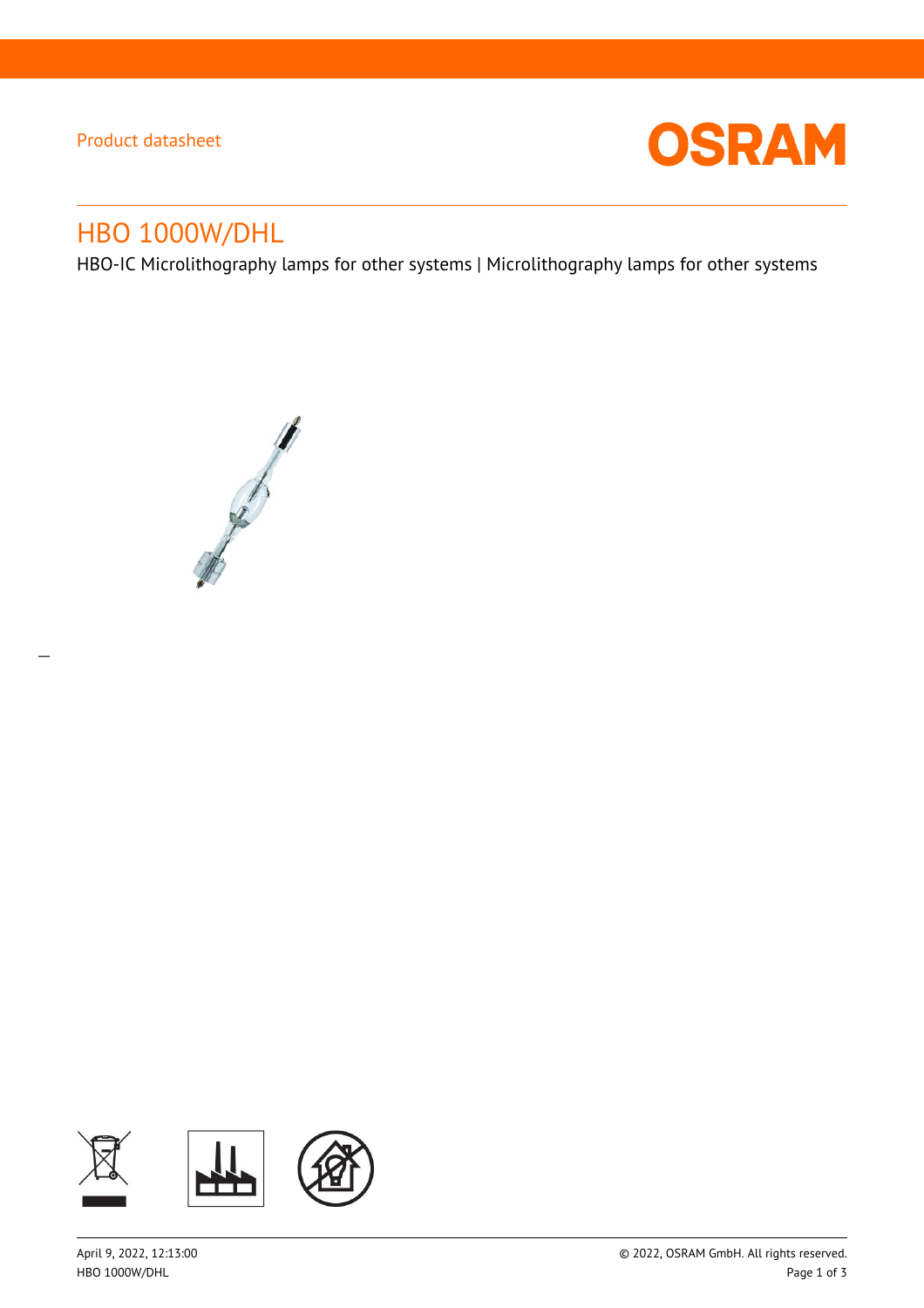# Product datasheet

### Technical data

### **Electrical data**

| <b>Nominal voltage</b> | 45.0 V    |
|------------------------|-----------|
| <b>Nominal current</b> | 22.2 A    |
| Type of current        | DC        |
| Rated wattage          | 1000.00 W |
| Nominal wattage        | 1000.00 W |

### **Dimensions & weight**



| <b>Diameter</b> | $40.0$ mm |
|-----------------|-----------|
| Length          | 206.0 mm  |

### **Capabilities**

 $\overline{a}$ 

**Burning position Burning position** 

#### **Environmental information**

### **Information according Art. 33 of EU Regulation (EC) 1907/2006 (REACh)**

| Date of Declaration               | $01 - 04 - 2022$                                                                                      |  |
|-----------------------------------|-------------------------------------------------------------------------------------------------------|--|
| <b>Primary Article Identifier</b> | 4008321673145                                                                                         |  |
| Candidate List Substance 1        | Lead                                                                                                  |  |
| CAS No. of substance 1            | 7439-92-1                                                                                             |  |
| <b>Safe Use Instruction</b>       | The identification of the Candidate List substance is<br>sufficient to allow safe use of the article. |  |
| Declaration No. in SCIP database  | 35E19ED5-53BD-45BA-8079-3737C9F2FC21                                                                  |  |